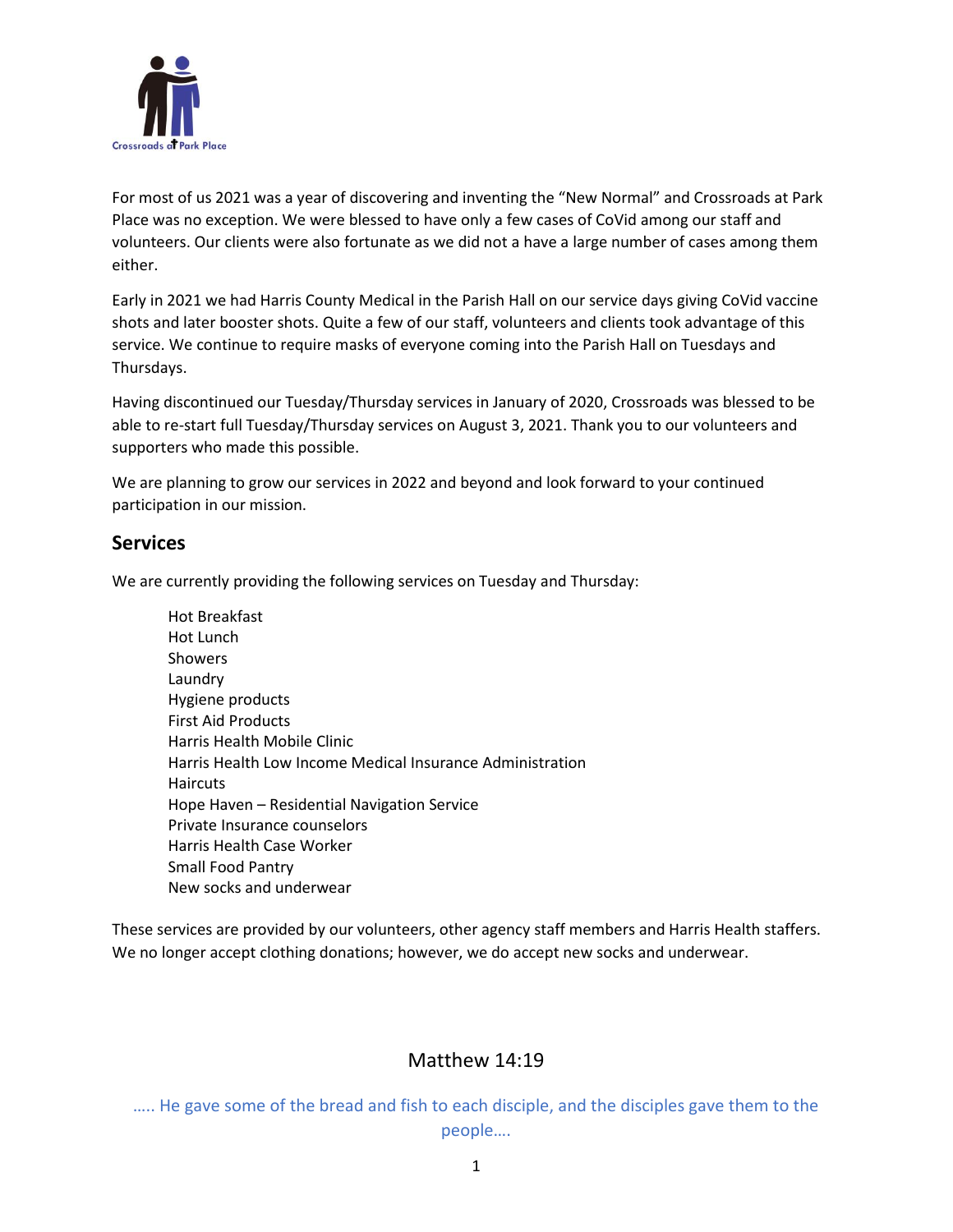

After we stopped services in March of 2020, we were hard pressed to develop a service strategy during the depths of the CoVid shutdown. Collaborating with the Vicar at St. Paul's and the Houston Food Bank (HFB) we decided to take advantage of the HFB's Mobile Food Pantry Program. Our first delivery occurred on April 15, 2020. And even though we only used word of mouth advertising on our first distribution we had 145 client families receive groceries that were loaded into their cars by our volunteers. By the end of April, we were servicing 475 families with groceries every Wednesday.

We have received a mobile pantry delivery from HFB every Wednesday since then and will continue to have a grocery distribution every Wednesday going forward. Our volunteers have been faithful in their service, and most are planning to continue this work into the future. But we could always use more help. If you are interested, please show up at St. Paul's between 8:30 and 9 A. M. on Wednesday, sign in and get your temperature taken then we will put you to work. We are usually finished by 11:30 or 12:00.

I have summarized our grocery delivery numbers below. This service is truly a "…..loaves and fishes…." event.

### **2022 Services**

Effective August 3, 2021, Crossroads went from having a two day a week service mission to having a three day a week full-service mission. On Tuesdays and Thursdays, we provide our services to our homeless and low-income clients in the Parish Hall. On Wednesdays we provide a grocery distribution to anyone in our drive through grocery distribution. We plan to continue this schedule throughout 2022.

Of course, continuing this schedule means a commitment from our volunteers. Wednesdays are a big volunteer day for us. To provide the distribution service we need at least 25 volunteers to setup, unload the truck, bag up produce, load groceries into the cars and the cleanup afterwards. We have learned to do this very efficiently and we do have a lot of fun. Our volunteers arrive between 8:30 and 9:00 A.M., and we are usually finished everything by 11:30 or 12:00. If you are not already participating in this mission, please consider joining us on Wednesday for one of our distributions.

## **2022 Facility Maintenance**

When Crossroads leased space from St. Paul's we committed to do several maintenance items to the property. The biggest was the installation of a portable building at the back of the parking lot to accommodate Crossroad's storage needs, laundry equipment and food pantry operation. We discovered that to place these buildings on the property would require a major renovation of the parking lot, sidewalks and drainage system. This work proved to be beyond our means, so we have postponed the installation of that building.

## Matthew 14:19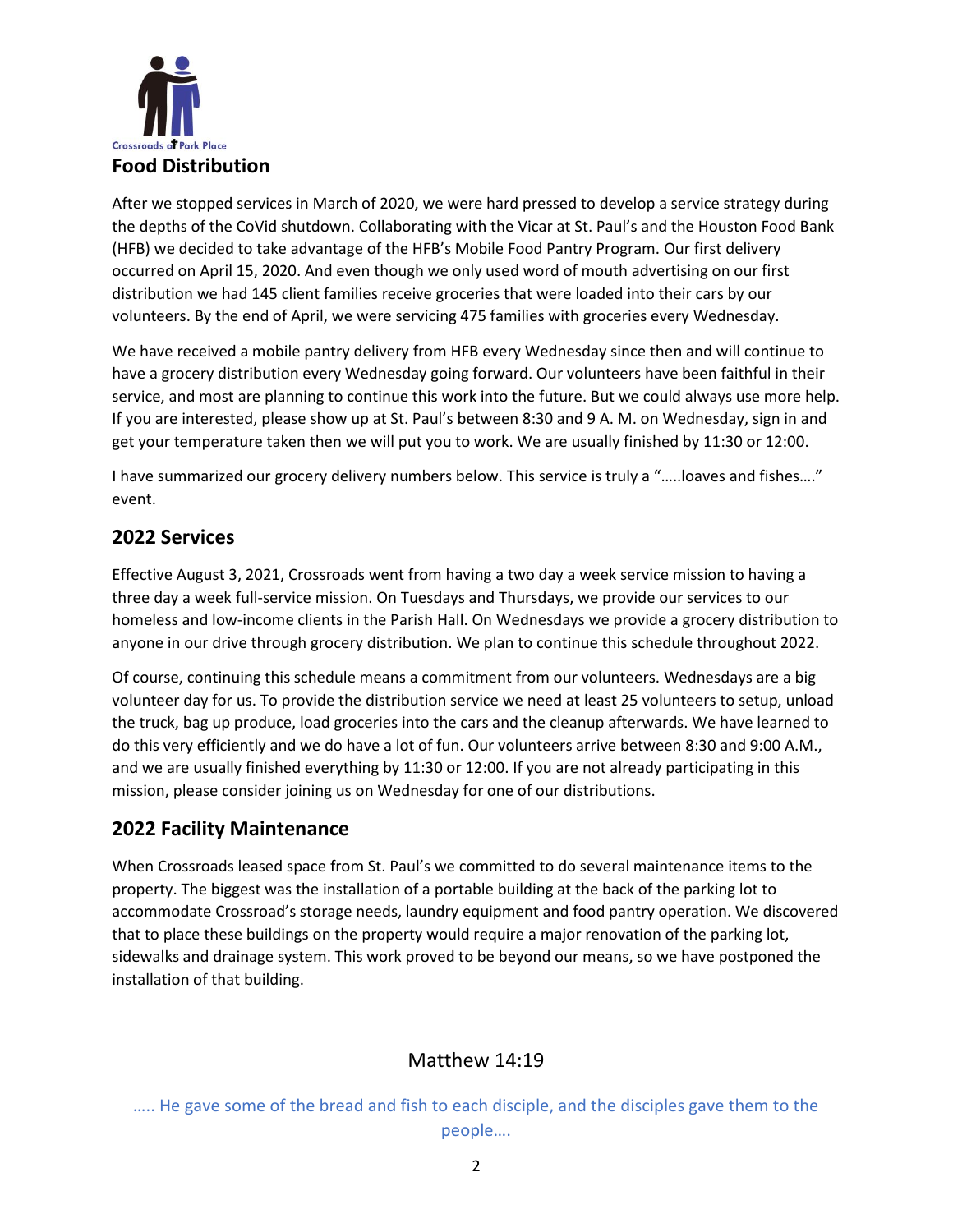

We also committed to refurbishing the Parish Hall kitchen to commercial standards. We began this work in 2021 with the installation of a commercial grade sink and drainage system that passed all City Health Department requirements and was permitted. Next on the project is a ventilation and fire suppression solution for the kitchen along with re-wired electrical, wall treatments, a new stove and flooring. As a small bonus we have also installed an ice machine in the kitchen.

## **2021 Special Events**

We held three special events during 2021. The first was our annual Crossroads Charity Golf tournament. This year's event was well attended and generated a number of donations to our mission.

The second event held was what we hope will become an annual event and this was a Thanksgiving Dinner for our clients. This year we fed almost 200 guests at the event held in the Parish Hall. It was turkey and dressing with all the trimmings and was thoroughly enjoyed by all. We also had a lively sing along of good old-fashioned hymns.

The third event was a roast beef Christmas dinner. Roast beef with all the trimmings was served to nearly 200 guests. Santa did not show up this year, but we did a have a joyous sing along of traditional Christmas Carols.

There is one more special event that we hold every month. On the second Tuesday of each month, we conduct a worship service featuring music and a message. Pastors from our Covenant Partner churches and other guest speakers deliver a message of hope and salvation to our clients. These monthly services are appreciated by our guests and volunteers.

#### **Numbers**

We try to keep fairly accurate counts of the services that we deliver and volunteer hours that are worked. We use two pieces of software to do this. For recording services and guest attendance we use a software package called Foodbank Manager. Volgistics is provided at a very reasonable cost by a group dedicated to supporting service missions like ours. For tracking volunteers' hours, we use a software package called Volgistics. Volgistics is used by many organizations and is provided to us at a very reasonable cost. As a side note, we are able to use Volgistics to easily email things to our volunteers, like this report.

#### Matthew 14:19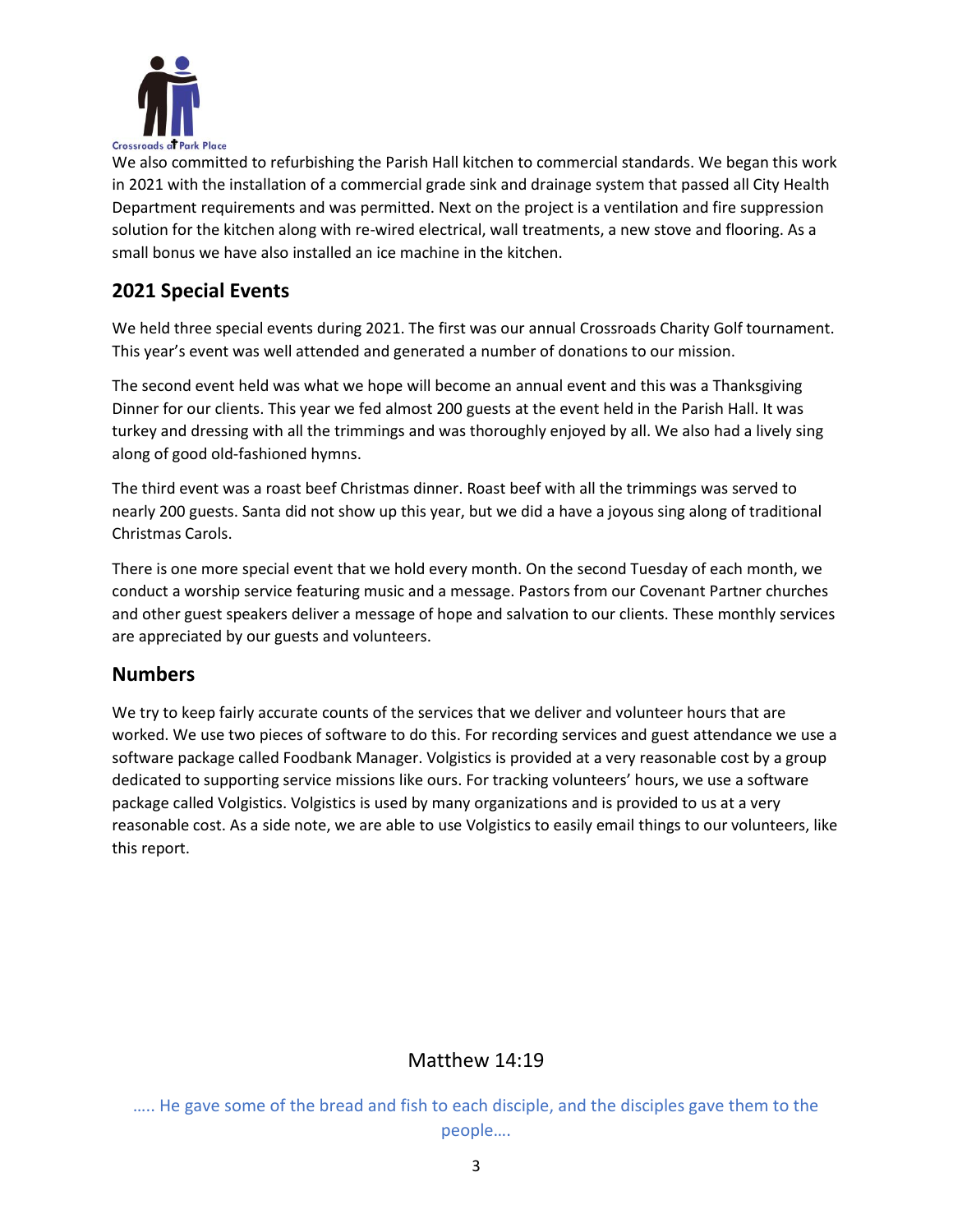

**2021 Services Tracking Method Group Service Count 2021 Service Period** Houston Food Bank 12950 Jan - Dec Lunch (Almuerzo/Lonche) | 3135 | Jun - Dec Breakfast (Desayuno) 2537 Aug - Dec Hygiene Pack (Higiene) | 1294 | Aug - Dec Showers (Bano) 1093 Jun - Dec Laundry (Lavanderia)  $\begin{array}{|c|c|c|c|c|c|} \hline \end{array}$  497 | Aug - Dec Socks (Calcetines)  $\begin{array}{ccc} | & 492 & | \text{Aug - Dec} \end{array}$ Underwear New - Calzones) | 476 | Aug - Dec Food Distribution Walkup | 384 | Jan - Aug Harris Health Gold Card | 203 | Aug - Dec Haircut (Corto de pelo) | 158 | Aug - Dec Phone Charger 152 Aug - Dec Blanket (Cobija) 150 Aug - Dec Shoes (Zapatos) 193 One time Harris Health Mobile Unit | 90 | Nov - Dec Harris Health Clinic **89** Aug - Dec Homeless Letter | 69 | Aug - Dec Reading Glasses 1 50 Aug - Dec H.O.T ID 24 Aug - Dec

During 2021 we provided the following services on our Tuesday, Wednesday and Thursday service days.

Our Wednesday Food Distribution began in April of 2020. Between April 2020 and the end of December 2021 we delivered over 26,000 loads of weekly groceries to our clients. Crossroads augmented HFB groceries with 100 count packs of tortillas. Over 2020 and 2021, Crossroads distributed over 25,000 packs of tortillas.

Crossroads has bought tortillas from a local tortilla manufacturer but will be curtailing this item in 2022 due to the high cost of tortillas.

## Matthew 14:19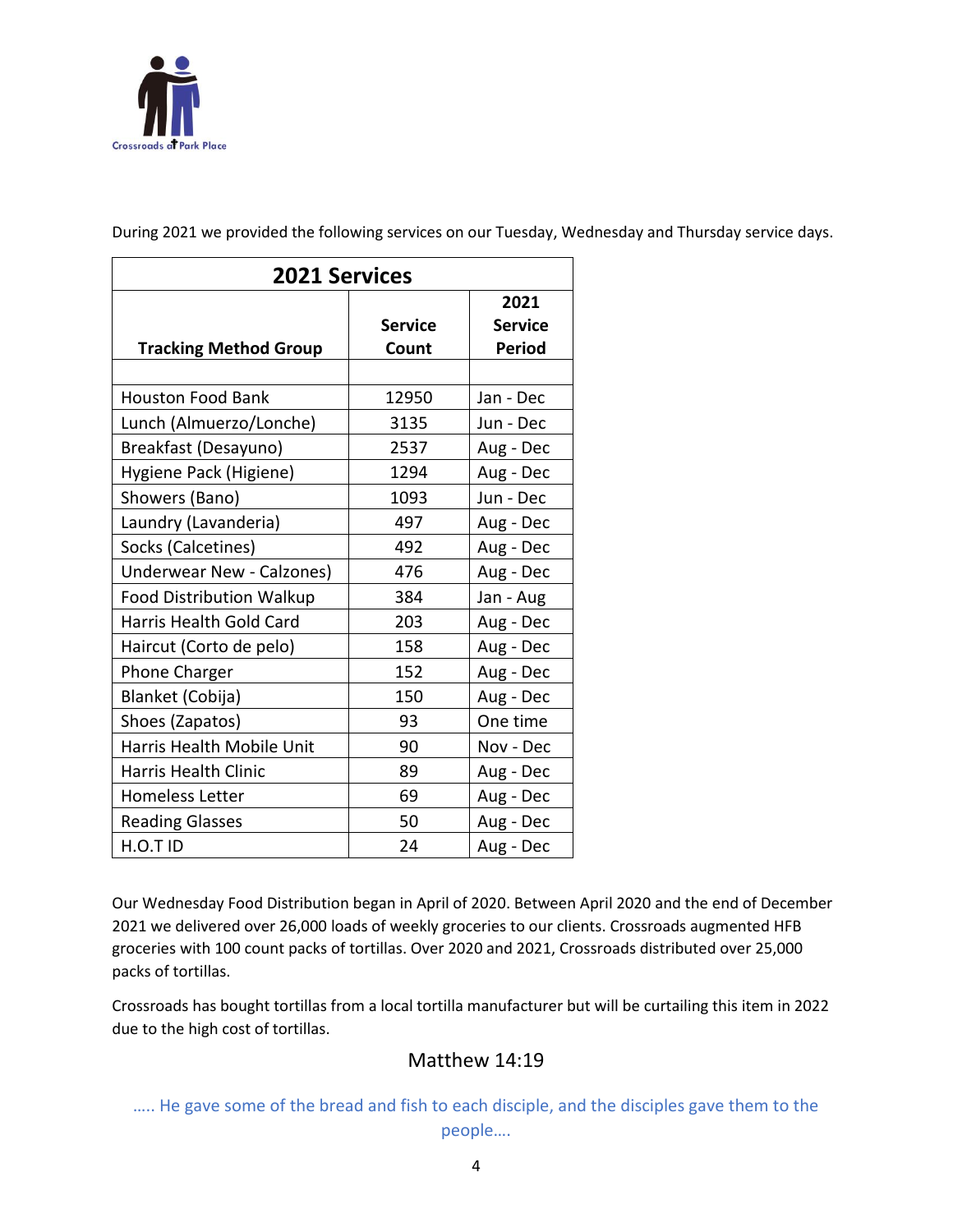

#### **Volunteers**

Crossroads is a totally volunteer supported organization. All our food distribution, facility maintenance, kitchen operations, daily intake, shower management, laundry and service delivery is accomplished through the hard work of our dedicated volunteers. Crossroads has a diverse set of volunteers. Our volunteers come from our supporting churches, the local community, and our clients themselves. Everyone pitches in to make Crossroads possible.

We require volunteers to sign in, we take their temperature and record their service in our Volunteer Management system. Volunteer hours during 2021 are as follows.

| <b>2021 Volunteer Hours</b>  |              |
|------------------------------|--------------|
| <b>Service</b>               | <b>Hours</b> |
| Floor Support & Laundry      | 2126         |
| <b>HFB Food Distribution</b> | 4429         |
| Kitchen                      | 1170         |
| <b>Total Hours</b>           | 7725         |

# **Looking Forward**

One thing I can tell you for sure, The Board is convinced that Crossroads is on the right path and is committed to maintaining the focus on our mission. We will continue with our expanded service schedule.

We are excited about continuing our work at St. Paul's and upgrading the facilities as we have committed. My goal is to make progress on the kitchen work as quickly as possible. If anyone is interested in donating a commercial stove, please contact me.

Another maintenance item that we will be tackling this year is a redo of our six showers. They are in need of deep cleaning, re-caulking and painting. Contributions and labor donations toward this effort would be appreciated.

Another organization has begun to operate at St. Paul's. They are the perfect complement to what we do at Crossroads. The Texas Center for Human Advancement (also known as AHA!) has begun an afterschool enrichment program for elementary students at Park Place Elementary school. Their program operates in the afternoon while we operate in the morning. They provide tutoring, art, music and drama classes.

## Matthew 14:19